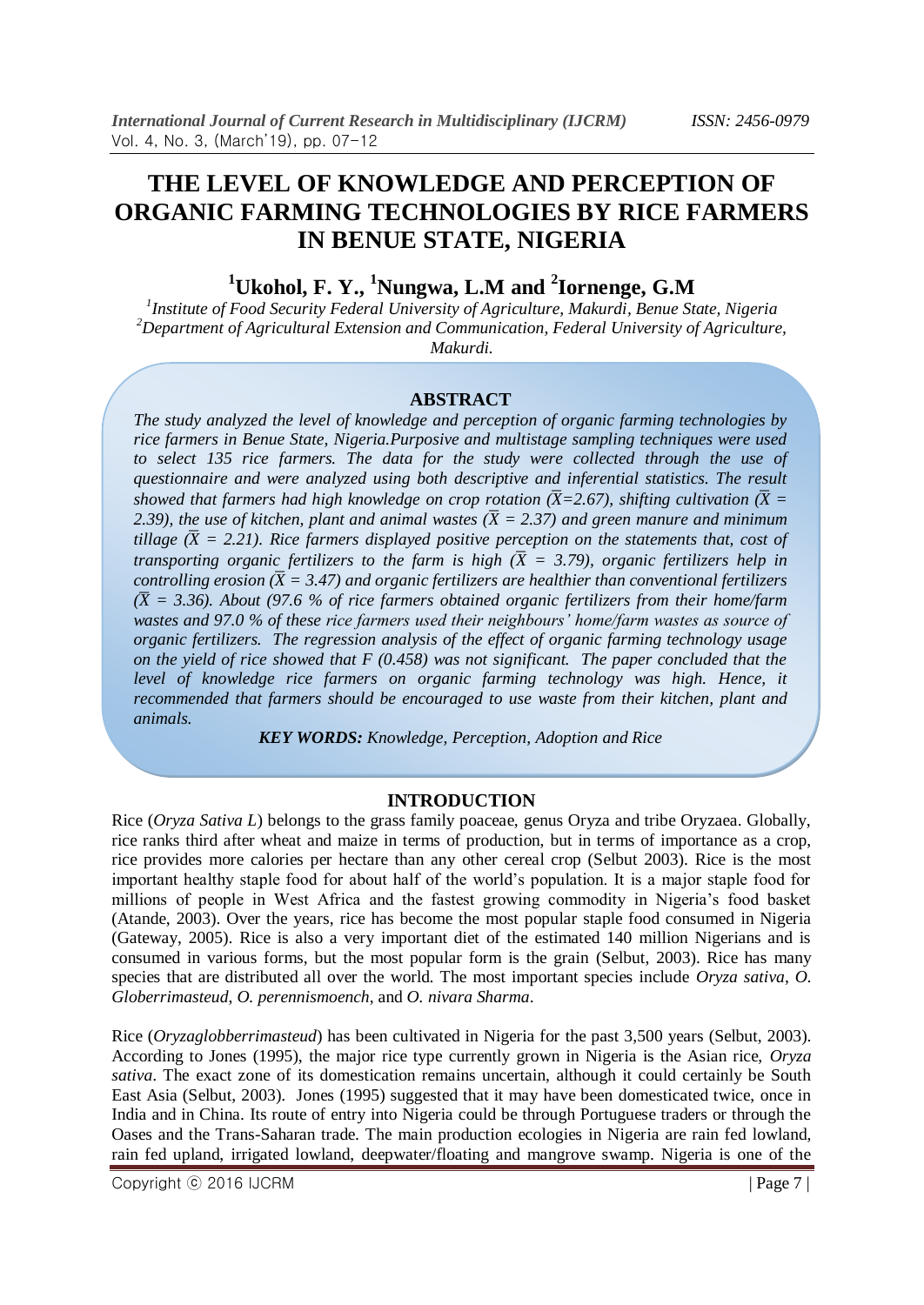#### *THE LEVEL OF KNOWLEDGE AND PERCEPTION OF ORGANIC FARMING TECHNOLOGIES BY RICE...*

many countries of the world with suitable ecologies for different rice varieties. At the continental level, the country contributes 5 percent of rice land area, but it has a potential land area of between 4.6-4.9 million hectares for rice production (West Africa Rice Development Association (WARDA), 2002).

Rice production occurs in all agro-ecological zones of the country. However, domestic supply has not been able to keep pace with demand because rice production is primarily in the hands of resourcepoor farmers with average farm size of 1-2 hectares who rely mainly on the traditional practice of cultivation, processing and storage (Daramola, 2005).

#### **The objective of the study were;**

- **i.** Assess the level of knowledge and perception of organic farming technologies by rice farmers in the study area
- **ii.** Ascertain the various sources of organic farming technologies available to rice farmers in the study area

#### **HYPOTHESIS**

**Ho1:** Organic farming technology usage does not have any significant effect on the yields of rice in the study area.

#### **METHODOLOGY**

The study area for this research is Benue State, Nigeria. The state is located in the middle belt region of Nigeria, which is the transition zone from the Northern and Southern ecologies, between longitude  $6^{\circ}$  31<sup>'</sup> E and 10<sup>°</sup> E and between latitudes  $6^{\circ}$  30'N and  $8^{\circ}$ 10'N (BNARDA, 2005). The state shares boundaries with five states; Nasarawa to the North, Taraba to the East, Cross River to the South East, Enugu to the South West and Kogi to the West. The southern part of the state is also bounded by the Republic of Cameroun. The population of the study consists of all rice farmers in Benue State. Purposive and multistage random sampling techniques was used to select 135 rice farmers Data were collected by using a structured questionnaire and analyzed using both descriptive and inferential statistics such as standard deviation,mean and linear regression.

#### **MODEL SPECIFICATION**

**Linear Regression Model**  $Y = b_0 + b_1 X_1 b_2 X_2 + b_3 X_3 + b_4 X_4 + b_5 X_5 + b_6 X_6 + b_7 X_7 + b_8 X_8 + b_9 X_9 + b_{10} X_{10}$ Where  $Y = Yield (Kg)$ bs= coefficients of explanatory changes in Y caused by changes in the independent variables.  $X_1$  = Animal droppings (kg)  $X_2$  = Poultry litter (kg)  $X_3$ = Rice husk (kg)  $X_4$ = Groundnut shells (kg)  $X<sub>5</sub>=$  Rice bran (kg)  $X_6$  = Compost manure (kg)  $X_7$  = Manufactured organic fertilizer (kg)  $X_8$  = Green manure  $X_9$  = Crop rotation  $X_{10}$  = Bush fallowing

#### **RESULT AND DISCUSSIONS**

## **Knowledge of Organic Farming Technology Usage among the Rice Farmers**

Result on the level of knowledge of the organic farming technology usage among the rice farmers was presented in Table 1. The result shows that most of the respondents have high knowledge of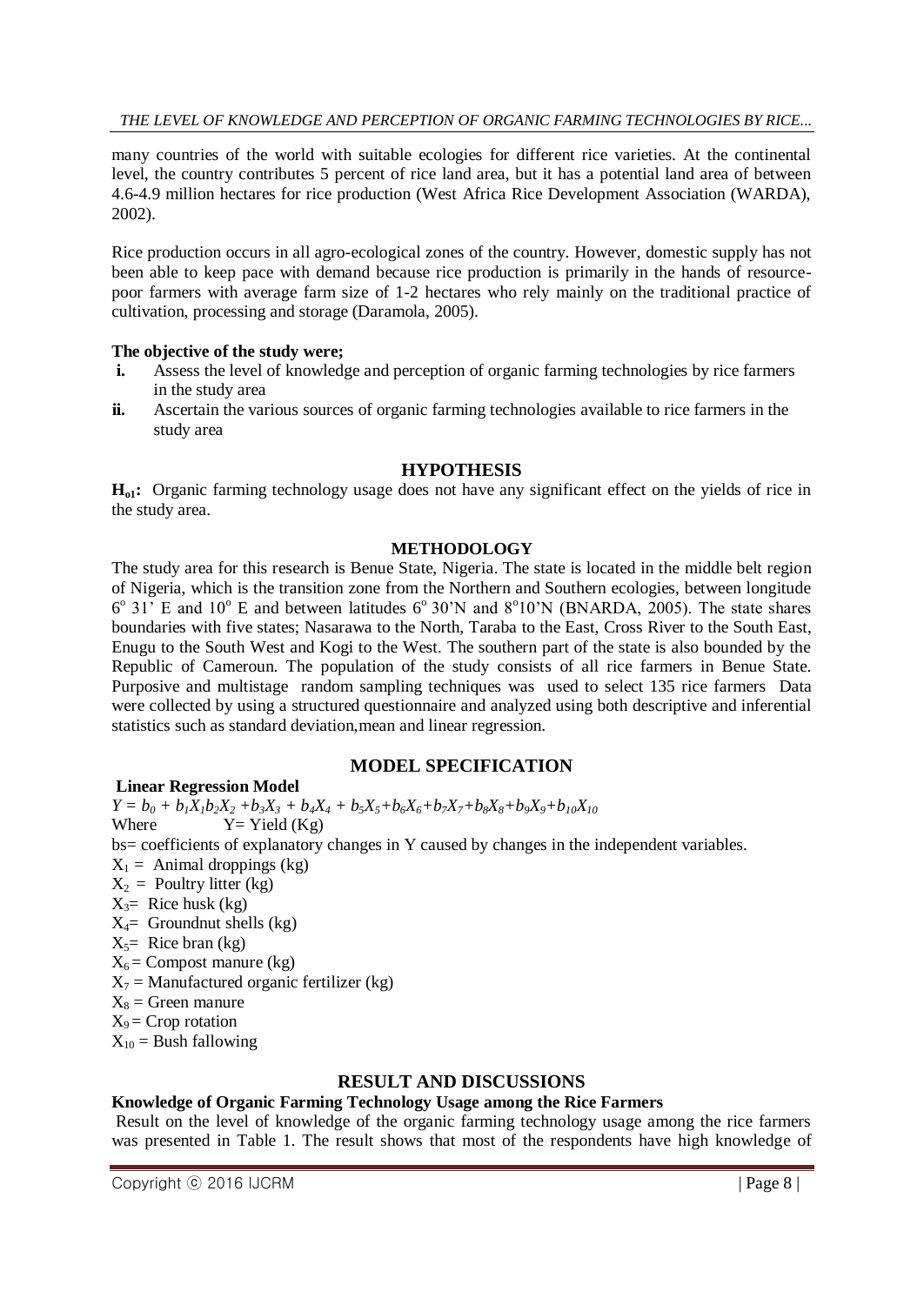organic farming technologies and usage. The result showed that the farmers had high knowledge crop rotation ( $\overline{X}$ =2.67), shifting cultivation ( $\overline{X}$  = 2.39), the use of kitchen, plant and animal wastes ( $\overline{X}$  = 2.37), green manure and minimum tillage ( $\overline{X} = 2.21$ ), incorporation of crop residue into the soil ( $\overline{X} =$ 2.20) and mulching ( $\bar{X} = 2.00$ ). The standard deviations for knowledge of organic farming technology usage were all less than 1. This shows uniformity as regards to responses of respondents on their knowledge of organic fertilizers.

The implication is that the farmers have good knowledge of organic fertilizers and the knowledge could influence them towards a favourable perception of organic farming. This result agrees with Oyesola and Obabire (2011) who observed that farmers in Ekiti State have a high knowledge of organic farming.

|                                                                                                                    | ~<br>- - - - <del>o</del> - - - |                       |
|--------------------------------------------------------------------------------------------------------------------|---------------------------------|-----------------------|
| <b>Operation</b>                                                                                                   | <b>Mean</b>                     | <b>Std. Deviation</b> |
| Use of kitchen, plant and animal wastes                                                                            | $2.37**$                        | 0.728                 |
| Crop rotation                                                                                                      | $2.67**$                        | 0.517                 |
| Composting                                                                                                         | $1.24*$                         | 0.507                 |
| Mulching                                                                                                           | $2.00**$                        | 0.678                 |
| Green maturing                                                                                                     | $2.21**$                        | 0.622                 |
| Cover cropping                                                                                                     | $1.95*$                         | 0.659                 |
| Incorporation of crop residue into the soil                                                                        | $2.20**$                        | 0.678                 |
| Minimum tillage                                                                                                    | $2.21**$                        | 0.651                 |
| Identification of organic fertilizers                                                                              | $1.94*$                         | 0.675                 |
| Shifting cultivation                                                                                               | $2.39**$                        | 0.680                 |
| $\mathbf{\Psi}$ <b>T</b> $\mathbf{1}$ and $\mathbf{1}$ <b>1</b> and $\mathbf{1}$ and $\mathbf{1}$ and $\mathbf{1}$ |                                 |                       |

**Table 1: Mean Distribution of Rice Farmers Based on Knowledge of Organic Farming Technology Usage (n=135)**

\*\*=High knowledge \*=Low knowledge

#### **Rice Farmers' Perception on the Use of Organic Farming Technologies**

The result of analysis on the rice farmers' perception of organic farming technologies was presented in Table 2. The results revealed that most of the respondents have a positive perception towards organic farming technologies with mean scores either equal to or above 3. The result showed that most of the rice farmers displayed positive perception on the statements that, cost of transporting organic fertilizers to the farm is high ( $\overline{X} = 3.79$ ), organic fertilizers help in controlling erosion ( $\overline{X} =$ 3.47), organic fertilizers are healthier than conventional fertilizers ( $\bar{X}$  = 3.36), crop rotation helps in increasing soil fertility ( $\bar{X} = 4.19$ ), and minimum tillage reduces soil erosion and improves soil structures ( $\overline{X}$  = 3.85).

The positive perception of respondents on organic fertilizers implies that organic fertilizers adoption has potentials in the study area if farmers are encouraged and motivated through adequate training. The result is supported by the findings of Oyesola and Obabire (2011) who concluded that farmers have favourable perception towards organic farming.

| Table 2: Mean Distribution of the Rice Farmers' Perception on Organic Farming |      |     |
|-------------------------------------------------------------------------------|------|-----|
| Technologies $(n=135)$                                                        |      |     |
| amant                                                                         | Moon | 5td |

| <b>Statement</b>                                                       | Mean     | Std.      |  |
|------------------------------------------------------------------------|----------|-----------|--|
|                                                                        |          | deviation |  |
| Organic fertilizers have offensive smell                               | $1.67*$  | 0.730     |  |
| Lack of information on organic fertilizers may affect their usage      | $1.61*$  | 0.652     |  |
| Preparation of organic fertilizers is labour intensive                 | $1.92*$  | 0.625     |  |
| Cost of transporting organic fertilizers to the farm is high           | $3.79**$ | 0.984     |  |
| Organic fertilizers encourage high level of pests and weed infestation | $2.85*$  | 1.081     |  |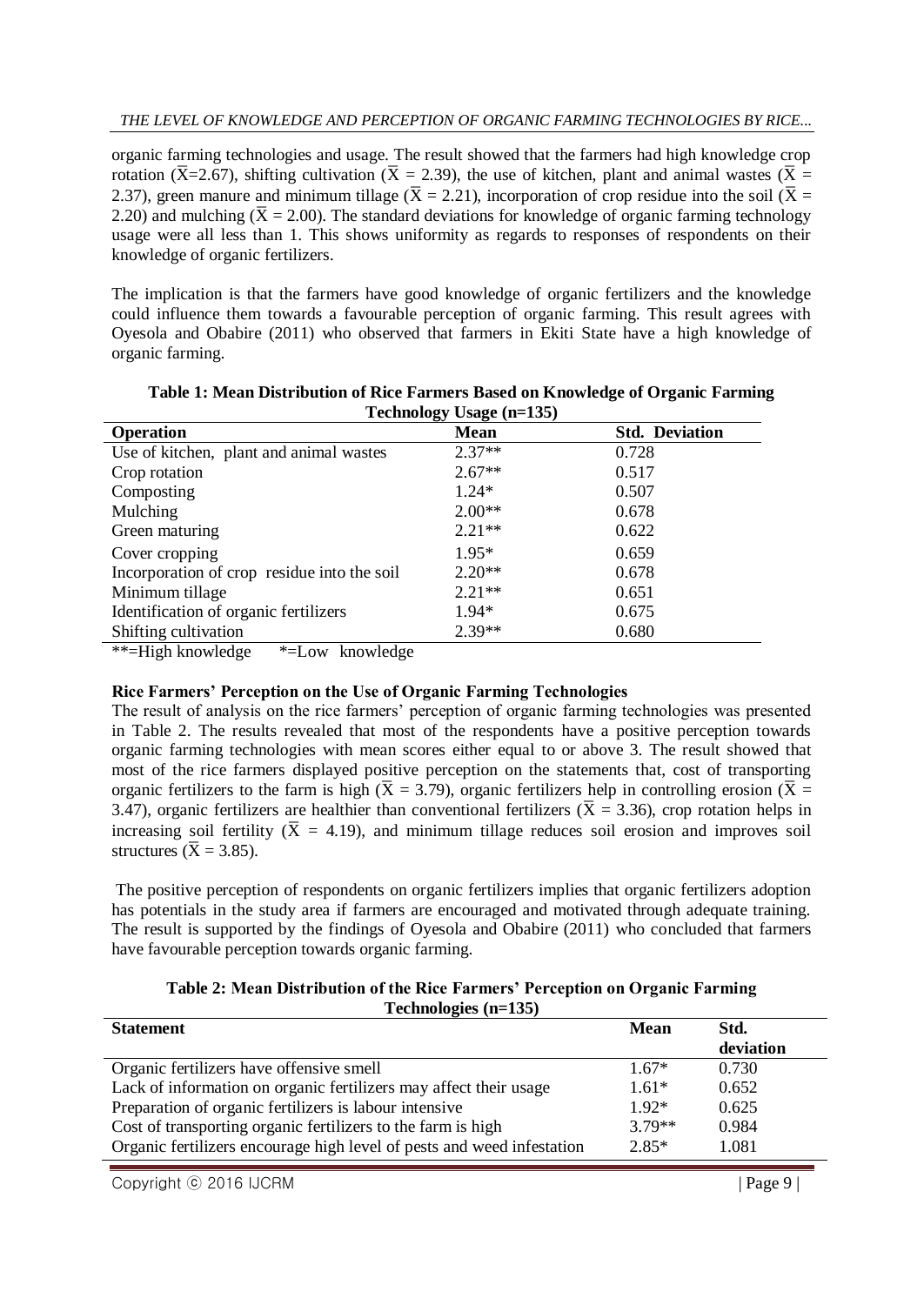| Organic fertilizers help in controlling erosion effect                                                                                                                                                                                                                                                                                                                                                                                                                  | $3.47**$ | 1.058 |  |
|-------------------------------------------------------------------------------------------------------------------------------------------------------------------------------------------------------------------------------------------------------------------------------------------------------------------------------------------------------------------------------------------------------------------------------------------------------------------------|----------|-------|--|
| Organic fertilizer is healthier than conventional fertilizer                                                                                                                                                                                                                                                                                                                                                                                                            | $3.36**$ | 0.979 |  |
| Crop rotation helps in increasing soil fertility                                                                                                                                                                                                                                                                                                                                                                                                                        | 4 19**   | 0.631 |  |
| Minimum tillage reduces soil erosion and improves soil structure                                                                                                                                                                                                                                                                                                                                                                                                        | $3.85**$ | 0.990 |  |
| $\sim$ . The contract of the contract of the contract of the contract of the contract of the contract of the contract of the contract of the contract of the contract of the contract of the contract of the contract of the co<br>$\blacksquare$ . The contract of the contract of the contract of the contract of the contract of the contract of the contract of the contract of the contract of the contract of the contract of the contract of the contract of the |          |       |  |

|  |  | THE LEVEL OF KNOWLEDGE AND PERCEPTION OF ORGANIC FARMING TECHNOLOGIES BY RICE |
|--|--|-------------------------------------------------------------------------------|
|  |  |                                                                               |

\*\* = positive perception  $*$  = negative perception

#### **SOURCES OF ORGANIC FARMING TECHNOLOGIES AVAILABLE TO RICE FARMERS**

The result of analysis on the sources of organic fertilizers to rice farmers in the study area was presented in Table 3. The result showed that majority (97.6 %) of the respondents' obtained organic fertilizers from their home/farm wastes. Also, 97.0 % of the rice farmers used their neighbours' home/farm wastes as source of organic fertilizers. This is because many of the livestock farmers do not apply organic manure and collecting the refuse creates a space for them. This shows that farmers in the study area use plant and animal wastes as organic fertilizers. The findings agrees with Alimi*et al.* (2006) who observed that organic fertilizers are generally made from plant and animal by-products and natural minerals that may originate from the farm itself.

| Table 3: Sources of Organic Fertilizers for the Rice Farmers (n= 135) |            |                    |  |  |
|-----------------------------------------------------------------------|------------|--------------------|--|--|
| <b>Source</b>                                                         | Frequency* | Percentage $(\% )$ |  |  |
| Market/Dealers                                                        | 42         | 31.1               |  |  |
| Extension agents                                                      |            | 3.0                |  |  |
| My Home/Farm wastes                                                   | 131        | 97.0               |  |  |
| Neighbours'-home/Farm Waste                                           | 131        | 97.0               |  |  |

\*Multiple responses

## **Effect of Organic Farming Technology Usage on Yield of Rice in Benue State**

The result of the regression analysis of the effect of organic farming technology usage on the yield of rice in the study area was presented in Table 3. The result showed that F (0.458) was not significant. This means that organic fertilizer usage does not increase the yield of rice in the area.  $R^2$  value of 0.036 shows that only 3.6 % of the variation in the yield of rice was explained by the changes in the use of organic farming technologies by the rice farmers. All the variations do not have any significant effect on the yield of the rice farmers. These include animal droppings ( $t = -0.293$ ,  $p = 0.770$ ), poultry litter ( t= - 0.305, p= 0.761), rice husk ( t= - 0.651, p=0.516), groundnut shell (t = - 1.248, p=0.215), crop bran (t= 0.857, p= 0.393), compost (t=  $-0.280$ , p=0.780), manufactured organic fertilizers (t=  $-$ 0.367, p=0.714), green manure (t=  $0.047$ , p=0.962), crop rotation (t=0.442, p=0.659) and bush fallowing  $(t=1.453, p=0.149)$ .

Animal droppings do not have any significant effect on the yield of rice. This could be as a result of the use of fresh and undecomposed droppings with a resultant heat emmission when incorporated into the soil or due to low quantity used and burying of the droppings beyond the reach of plant roots. Poultry litter also had no significant effect on the yield of rice. This could be due to the quantity used and surface application without coverage which may lead to washing away of the nutrients meant for the plants.

Rice husk, groundnut shell and crop bran did not significantly affected the yield of rice. This could be due to difficulty in gathering these materials and a resultant low quantity usage. Compost do not have any significant effect on the yield of rice. This could be due to the inability of the farmers to prepare compost which may result to low quantity use or due to untimely application. Manufactured organic fertilizers also showed no significant effect on the yield of rice. This could be due to non-availability of manufactured non-availability of manufactured organic fertilizers and also due to lack of funds to purchase it where available. Green manure was also found to have no significant effect on the yield of rice. This could be due to the nature of land preparation before planting rice where the (green manure)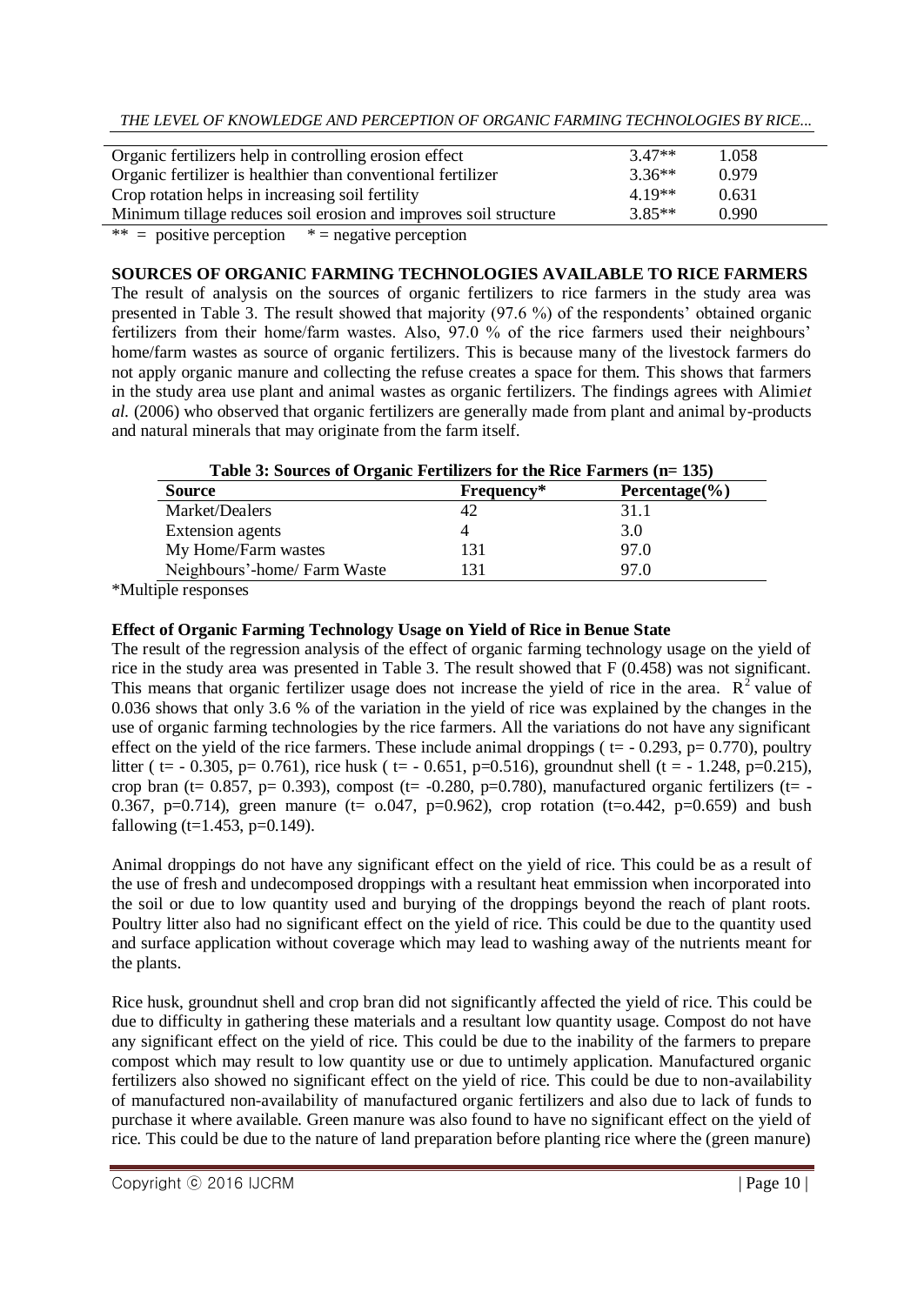#### *THE LEVEL OF KNOWLEDGE AND PERCEPTION OF ORGANIC FARMING TECHNOLOGIES BY RICE...*

plants are cleared and burnt before tillage to plant rice. Crop rotation did not have any significant effect on the yield of rice. This may be as a result of the farmers' inability to observe the sequence involved in crop rotation. Bush fallowing did not also have any significant effect on the yield of rice. These findings are contrary to agronomist's expectation that these practices should increase yield. The result also disagrees with Akongwubel*et al*. (2012), Hsieh and Hsieh (1990), who reported that poultry litter, crop bran, rice straw, corn stalk, rice husk, green manure, and compost improves soil physical and biological properties as well as crop yield.

| Independent variable             | B        | Std error | T        | Sig   |
|----------------------------------|----------|-----------|----------|-------|
| Constant                         | 6.882    | 0.720     | 9.565    | 0.000 |
| Animal dropping                  | $-0.009$ | 0.030     | $-0.293$ | 0.770 |
| Poultry litters                  | 0.010    | 0.032     | 0.305    | 0.761 |
| Rice husk                        | $-0.010$ | 0.016     | $-0.651$ | 0.516 |
| Groundnut shells                 | $-0.029$ | 0.024     | $-1.248$ | 0.215 |
| Crop bran                        | 0.014    | 0.017     | 0.857    | 0.393 |
| Compost manure                   | $-0.006$ | 0.021     | $-0.280$ | 0.780 |
| Manufactured organic fertilizers | $-0.008$ | 0.021     | $-0.367$ | 0.714 |
| Green manure use                 | 0.017    | 0.366     | 0.047    | 0.962 |
| Crop rotation                    | 0.238    | 0.539     | 0.442    | 0.659 |
| <b>Bush fallowing</b>            | 0.387    | 0.266     | 1.453    | 0.149 |
| ${\bf R}^2 =$<br>0.036           |          |           |          |       |
| $\overline{R}^2 =$<br>0.042      |          |           |          |       |
| 0.458<br>$\mathbf{F}$<br>$=$     |          |           |          |       |
| Prob> $F = 0.914$                |          |           |          |       |
|                                  |          |           |          |       |

Table 3: Regression Analysis of the Effect of Organic Farming Technology Usage on the Yield of Rice  $(n= 135)$ 

## **CONCLUSION AND RECOMMENDATIONS**

The study concluded thatthe level of knowledge rice farmer on organic farming technologywas high and most of these rice farmers displayed positive perception onthe use of organic farming technologies. The concluded that majority (97.6 %) of the rice farmers' obtained organic fertilizers from their home/farm wastes.

Based on the findings of the study, the following recommendation were made:

- i. There is need for rice farmer's to practice crop rotation in other to increase their soil fertility, farmers need minimum tillage in other to prevent soil erosion.
- ii. Farmers should be encourage to use waste from their kitchen, plant and animals and extension agent should place more emphasis on the use crop rotation and shifting cultivation as organic farming technology.